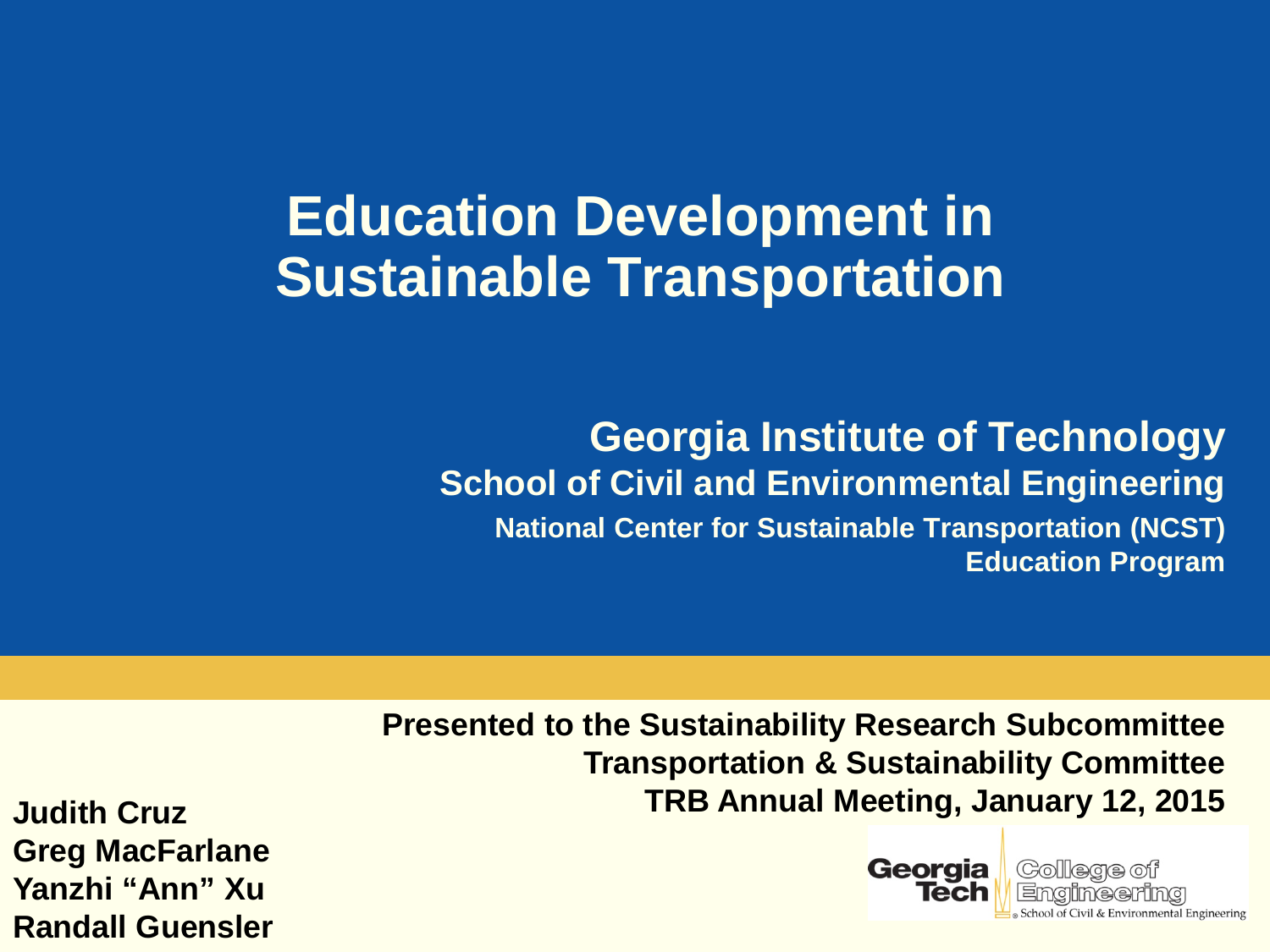#### **NCST Education Plan**

- **Develop a model curriculum of multi-disciplinary courses in sustainable transportation**
- **Four transportation sustainability courses (2014-16)**
	- **One undergraduate course,**
	- **One graduate course**
	- **Two professional education courses**
- **Each course is constructed in three 5-week modules** 
	- **Course elements can be mixed and matched**
- **Course materials will be available for free to universities**

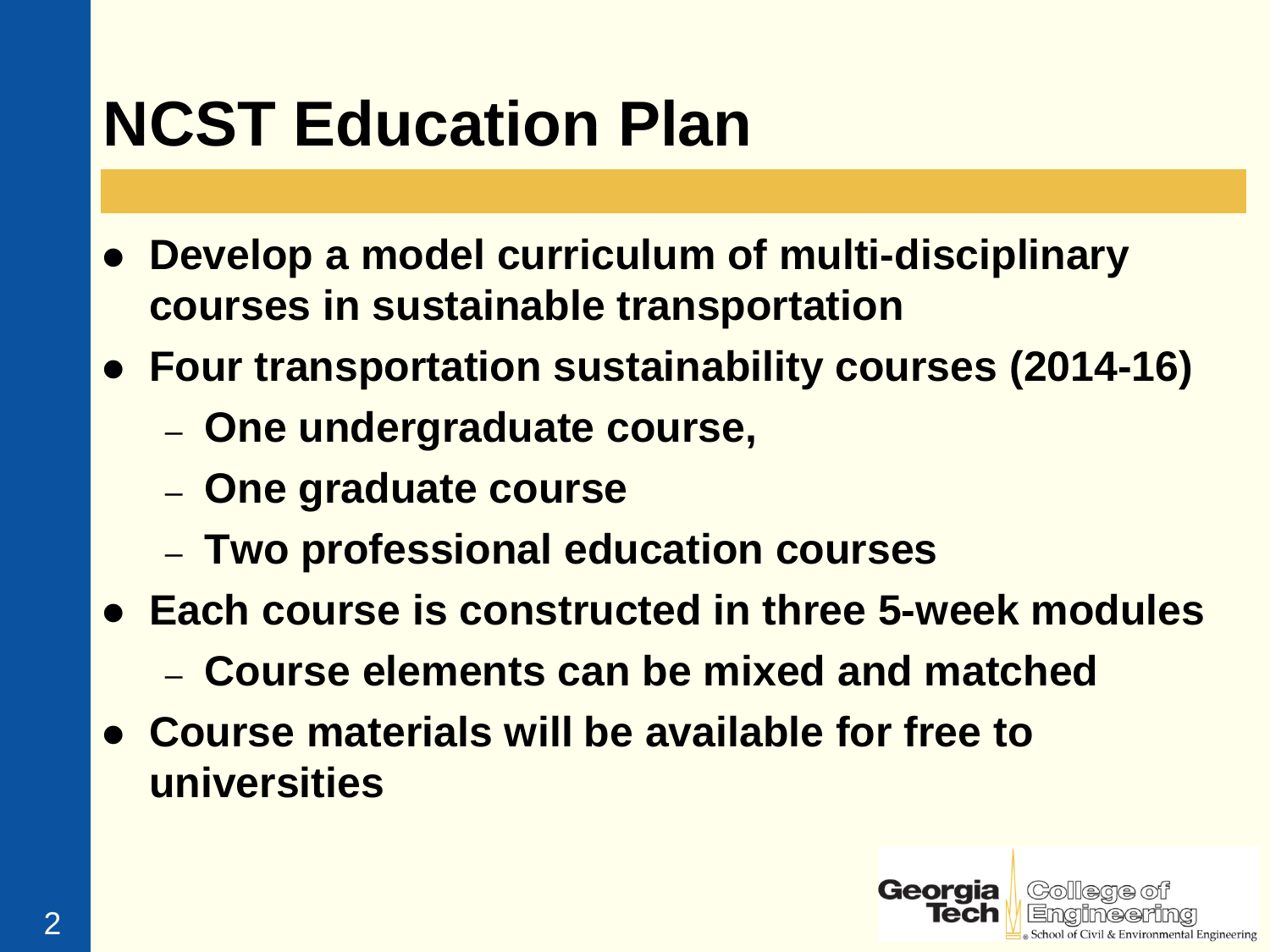#### **The Task…**

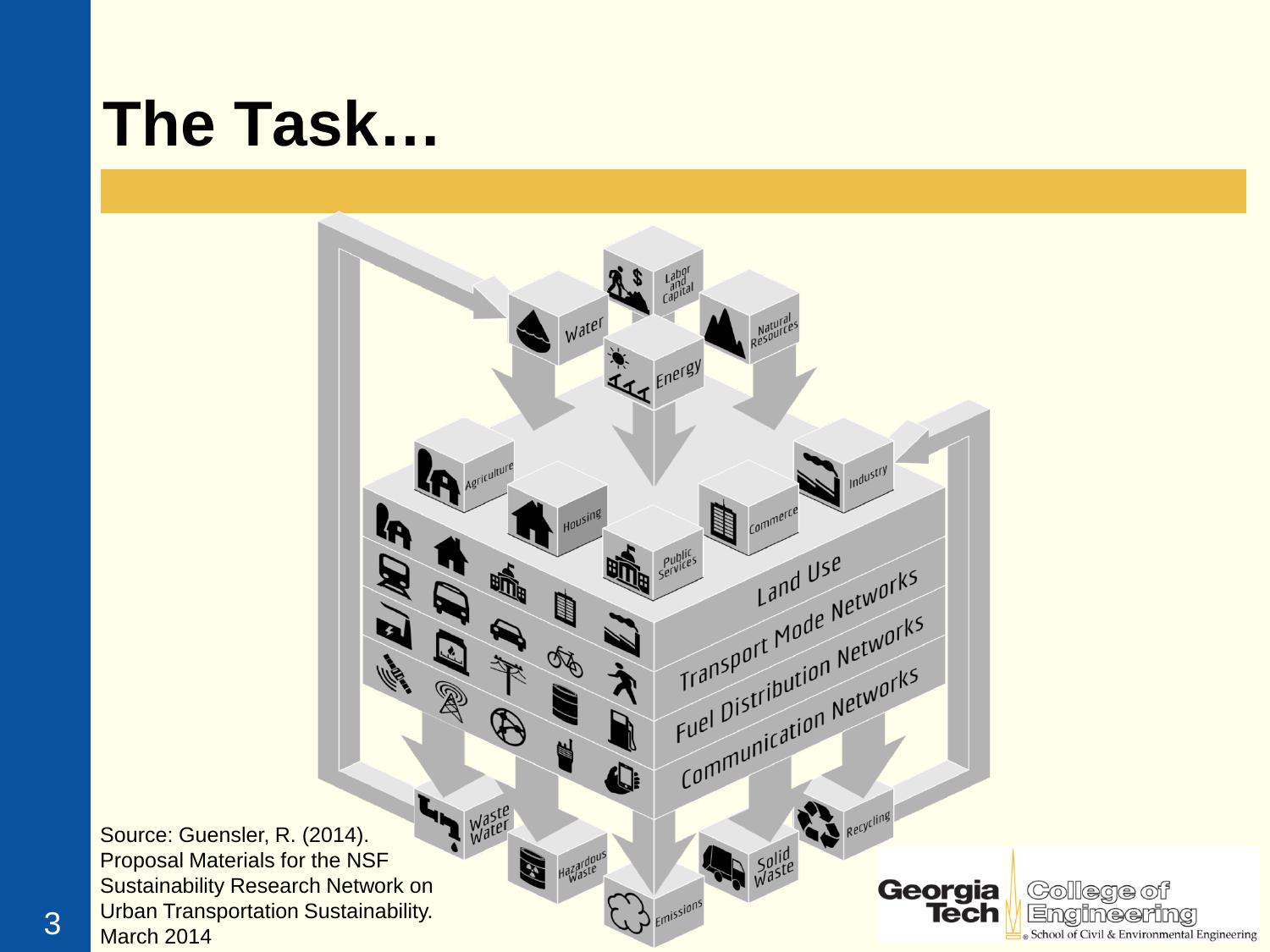#### **Work Flow**

- **Review courses and programs**
- **Review textbooks and reference books**
- **Review tools and analytical frameworks**
- **Review research on sustainable transportation education**
- **Review related job announcements**
- **Conduct expert opinion survey**
- **Identify common topics and gaps**
- **Propose course modules**

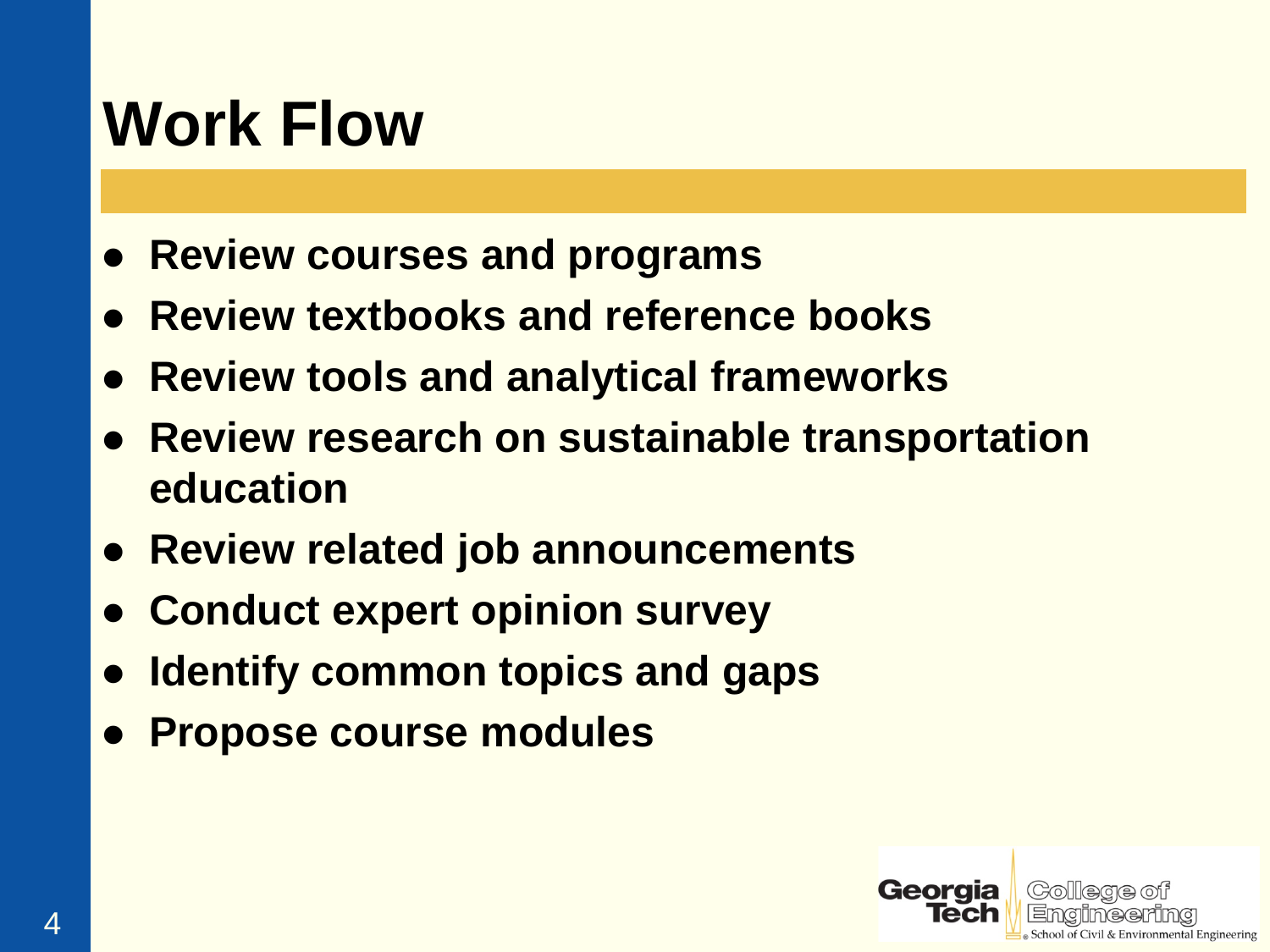# **REVIEW RESULTS**

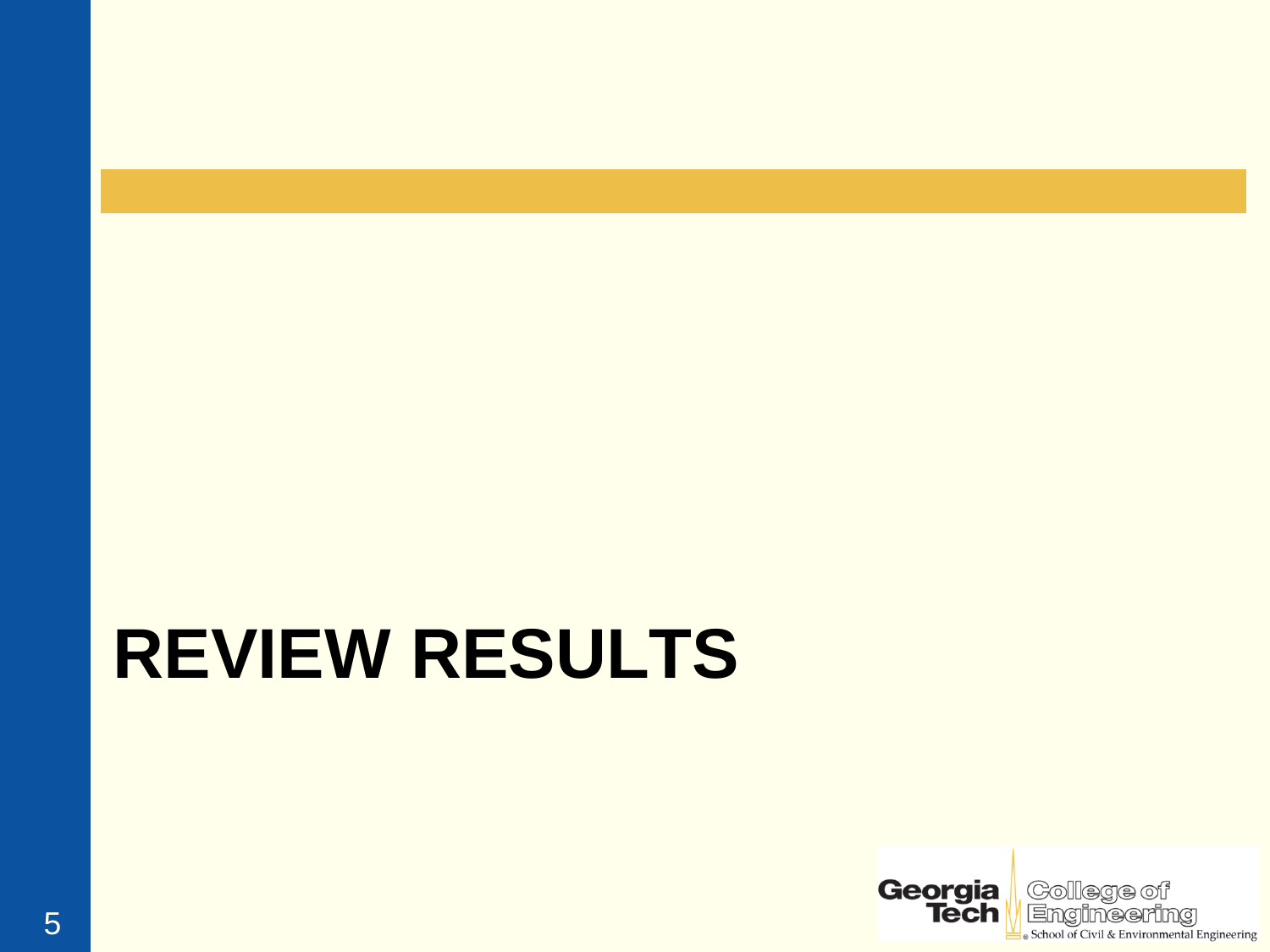## **Themes in Existing NCST Courses**

|                                                   | <b>Economic</b>                                                                   | Environmental                                    | <b>Social</b>     |  |  |
|---------------------------------------------------|-----------------------------------------------------------------------------------|--------------------------------------------------|-------------------|--|--|
| Policy and<br>Planning                            | UCD ECN145                                                                        | GT PUBP6314<br>GT CEE6624<br>GT CEE6625          | <b>GT CEE6642</b> |  |  |
|                                                   | UCD ESP171                                                                        | UVM TRC312<br><b>UCR ENSC002</b>                 | GT CEE4620        |  |  |
|                                                   | UCD ECI252<br><b>UCD</b>                                                          | UVM CDAE102ZRA                                   | USC PPD692        |  |  |
|                                                   | <b>ECN125</b><br>UCR ECON209                                                      | UCR URSTX421.6<br>USC CE579                      |                   |  |  |
|                                                   | UCR ECON/ENSC143<br>GT                                                            | <b>CSU-LB Module</b>                             | USC PPD619        |  |  |
|                                                   | PUBP6327<br><b>UVM TRC295</b><br>UCR URSTX421.9<br><b>UCR ENSC001</b>             |                                                  |                   |  |  |
| Design and<br><b>Construction</b>                 | UVM TRC316/NR 377 UCR ENSCX460<br><b>P289 A</b><br><b>IUCD</b>                    |                                                  |                   |  |  |
|                                                   | USC CE469                                                                         | UCR URSTX421.3 UCR URSTX421                      | GT CEE8813F       |  |  |
|                                                   |                                                                                   | URSTX421                                         | GT CEE3000        |  |  |
|                                                   | CSU-LB CE581                                                                      | UVM ENSC285Z2<br><b>USC</b><br>$\mathbf{\Omega}$ | $\Omega$          |  |  |
|                                                   | GT COA6120                                                                        | AE43<br>ECI244<br>UVM ENSC285Z4<br>CE515         |                   |  |  |
|                                                   | <b>NS34</b><br>UVM TRC314                                                         | USC CE583                                        |                   |  |  |
|                                                   | 46<br>4803<br>URSTX421<br>UCR URSTX421.17<br>CSU-LB CEM47<br>$\overrightarrow{a}$ |                                                  |                   |  |  |
| Operations,<br>Maintenance,<br>and<br>End-of-life | GT CEE6651                                                                        | <b>UCD ARE175</b><br>GT ARCH6226RC/BC8813        |                   |  |  |
|                                                   | GT CEE6641                                                                        | <b>CSU-LB Module VI</b><br>UCD ARE275            |                   |  |  |
|                                                   | <b>CSU-LB Module II</b>                                                           | <b>UCR CEE132/232</b>                            |                   |  |  |
|                                                   |                                                                                   |                                                  |                   |  |  |
|                                                   |                                                                                   |                                                  |                   |  |  |

| <b>Target Audience</b> |           |                |                              |  |
|------------------------|-----------|----------------|------------------------------|--|
| <b>Practitioners</b>   | Graduates | Undergraduates | 'ing)<br>nmental Engineering |  |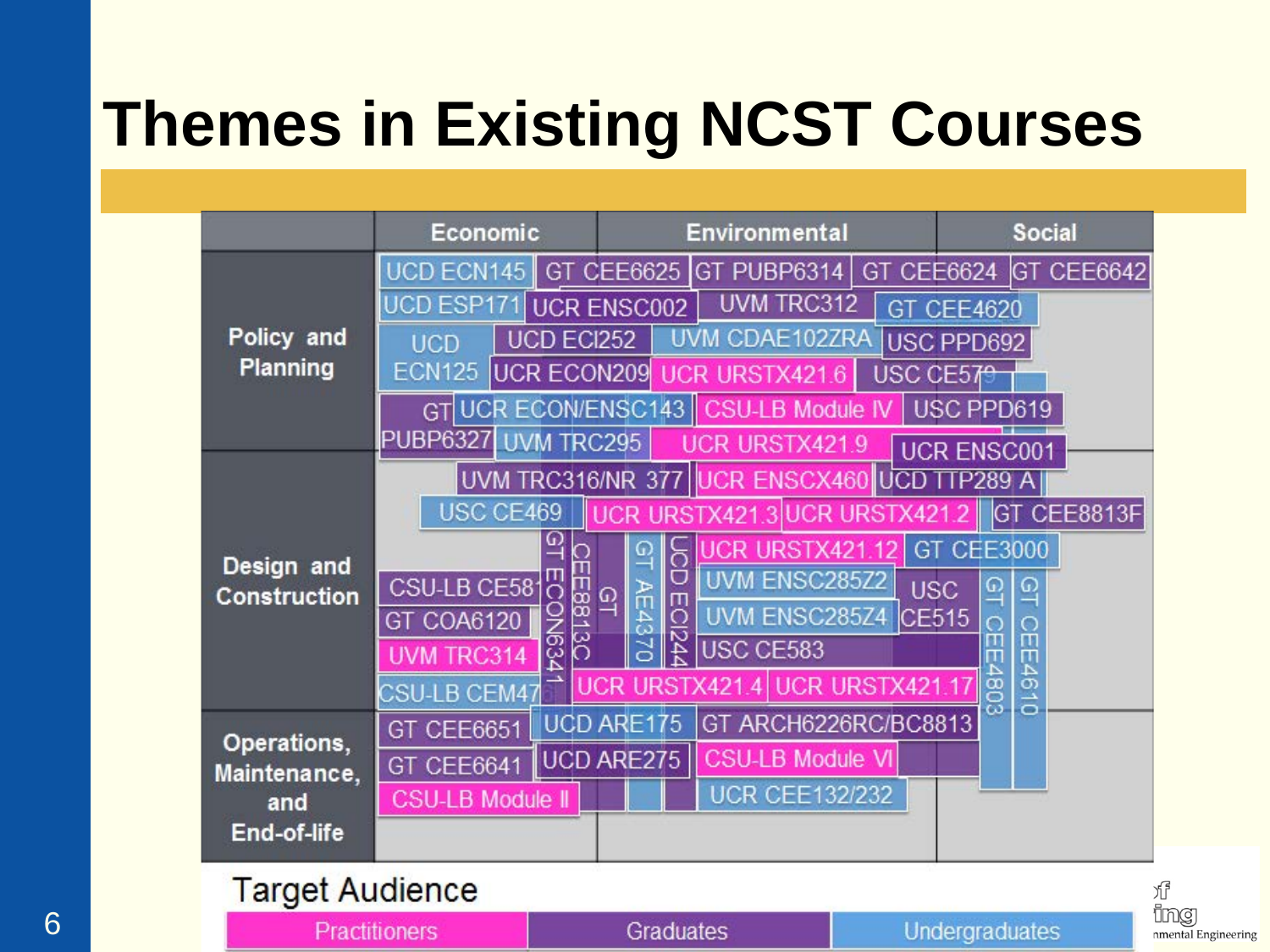## **Topics in Existing NCST Courses**



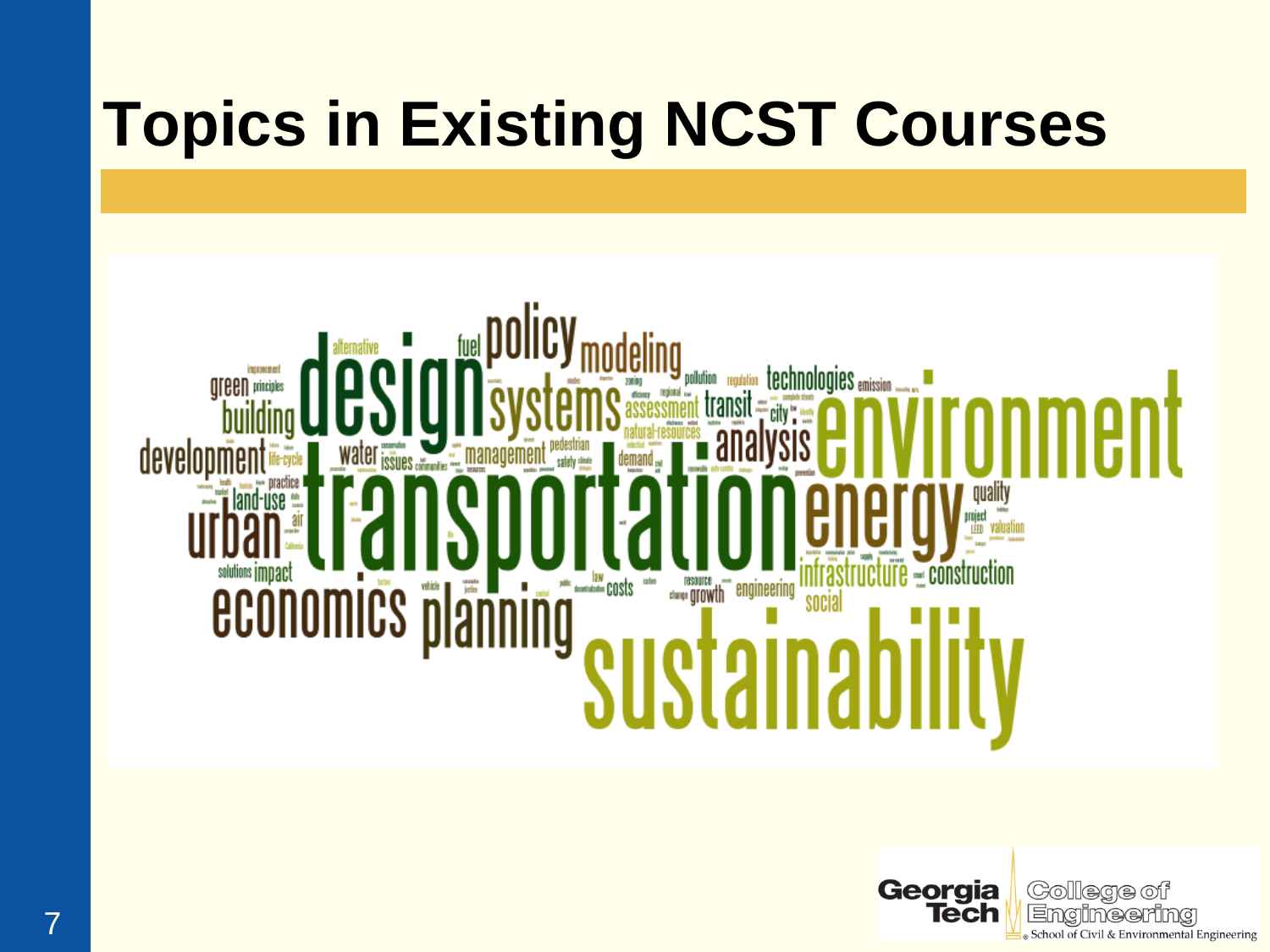### **Tools for Sustainable Transportation**

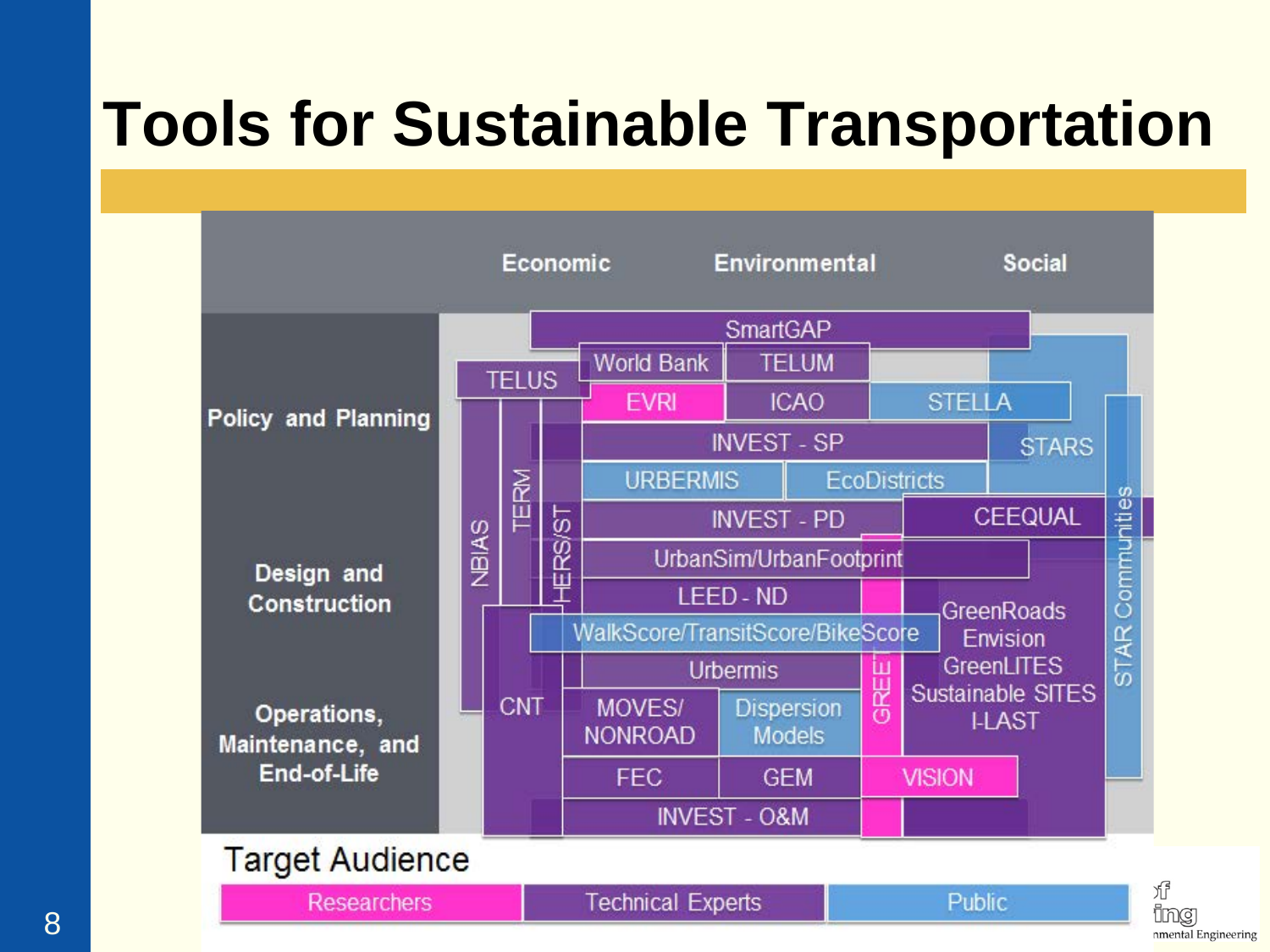#### **Jobs in Sustainable Transportation**



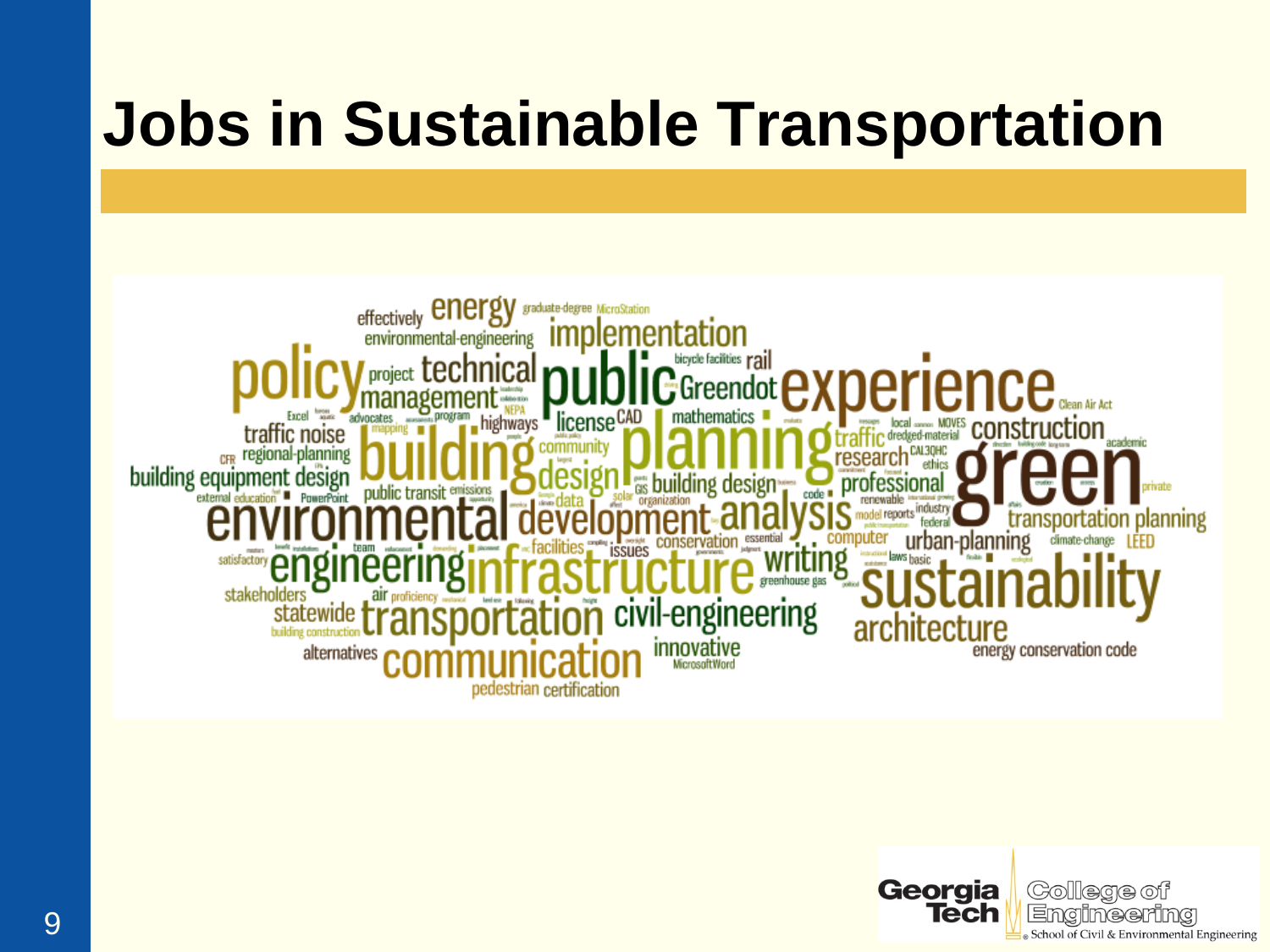#### **Which topics should be incorporated in a sustainable transportation curricula?**

# **SURVEY RESULTS**

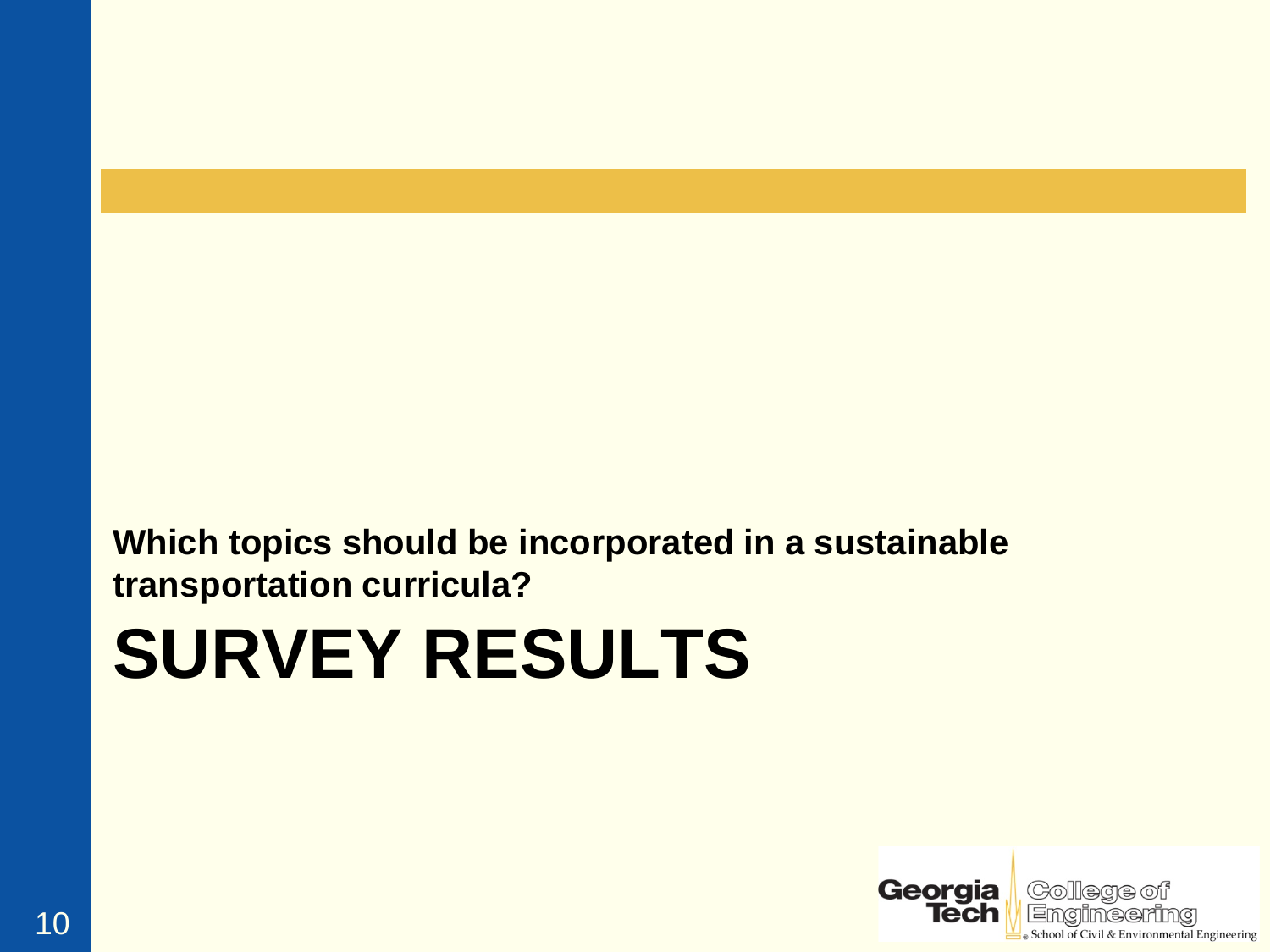

Education and Training Terminal and Facilities Geotechnology Hydraulics and Preservation Safety and Emergencies Administration and Management Operations and Traffic management Research and Education Data and Information Technology Vehicle and Equipment Freight Transportation Passenger Transportation Planning and Forecasting Energy and Environment

0% 10% 20% 30% 40% 50% 60% 70% 80% 90% 100%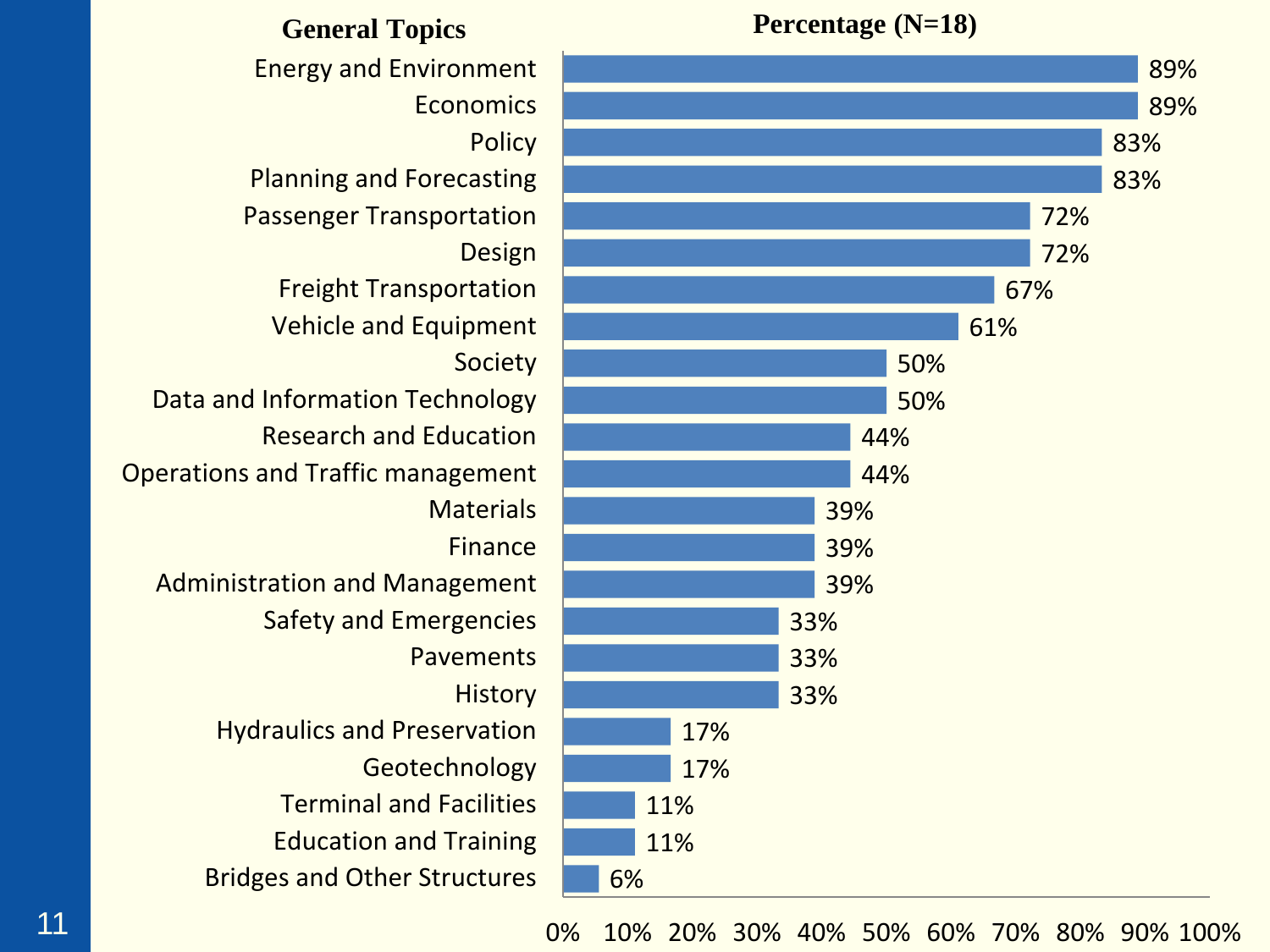#### **Planning & Policy Topics Percentage (N=18)**

Transp. Needs of National Parks and Public Lands Historic and Archeological Preserv. Transp. Resource Economics Transportation in Developing Countries Transportation Network Modeling Waste Manag. and Resour. Efficiency in Transp. ITS and Automated Vehicles Transit System Operations (bus and rail) Transportation Activity Data \*\*Effects of Inf. and Commun. Technol. (ICT) on… Infrastructure Protection Public Involvement in Transportation Transportation Demand Modeling Transp. Plan. for Small and Mid.-Sized Commun. Accessible Transportation and Mobility Bicycle and Pedestrian Facilities Ecology and Transportation Travel Behavior and Values Metropolitan Policy, Planning and Process Mixed use Development Transportation Economics Congestion Pricing and Management Lanes Environmental Impacts & Justice Transportation Energy Alternative Transp. Fuels and Technologies Land Use Planning, Development and Modeling Multimodal Transportation Planning Social Equity Analysis

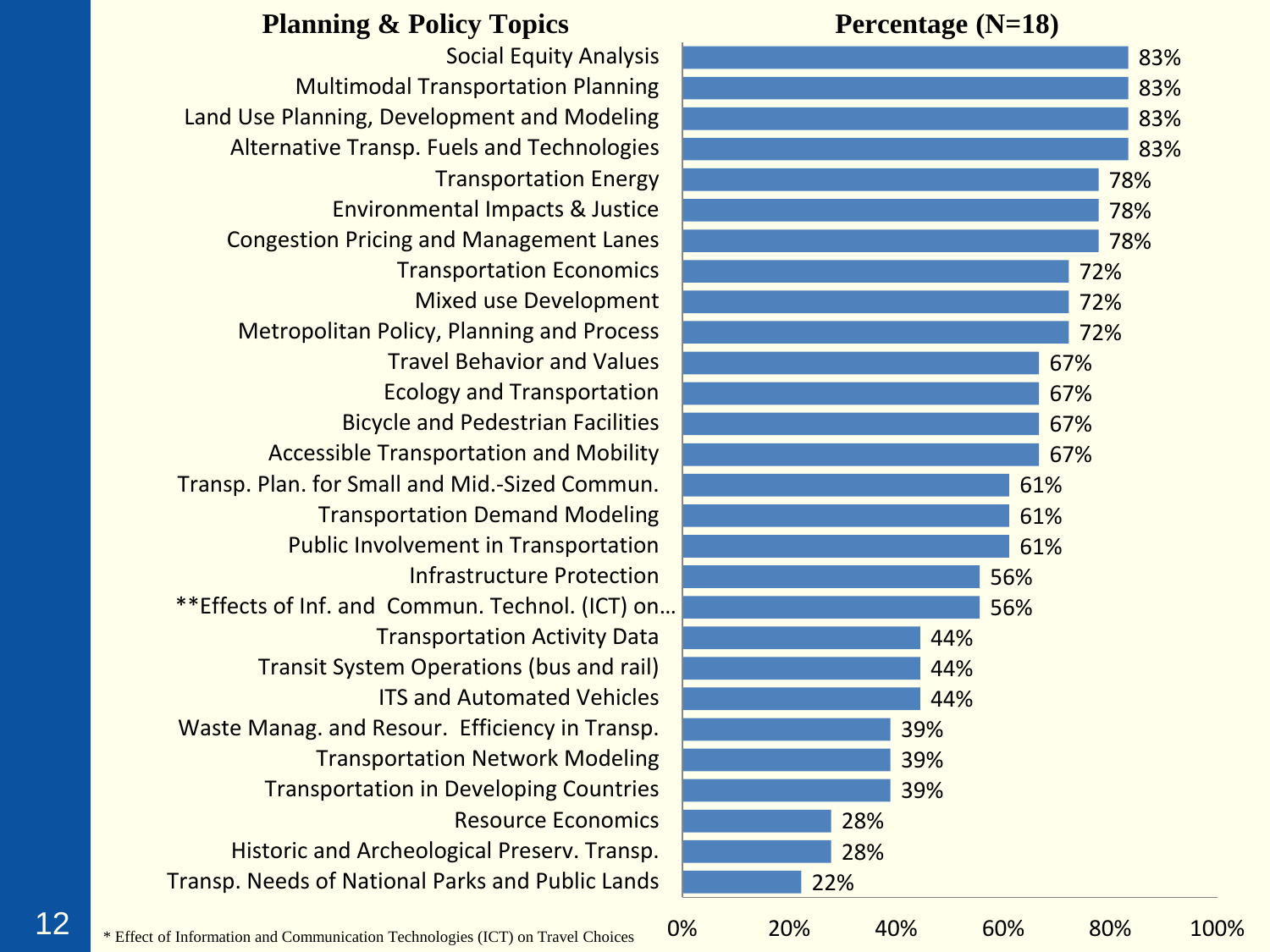## **Concluding Remarks**

- **A wide range of topics are offered through various delivery methods**
- **Significant room for growth in social and economic sustainability areas**
- **Need for integrated approaches**
- **Potential gap between education and practice**
	- **Sustainable transportation tools feature more integrative approaches**
	- **Sustainable transportation jobs emphasize quantitative and modeling skills**

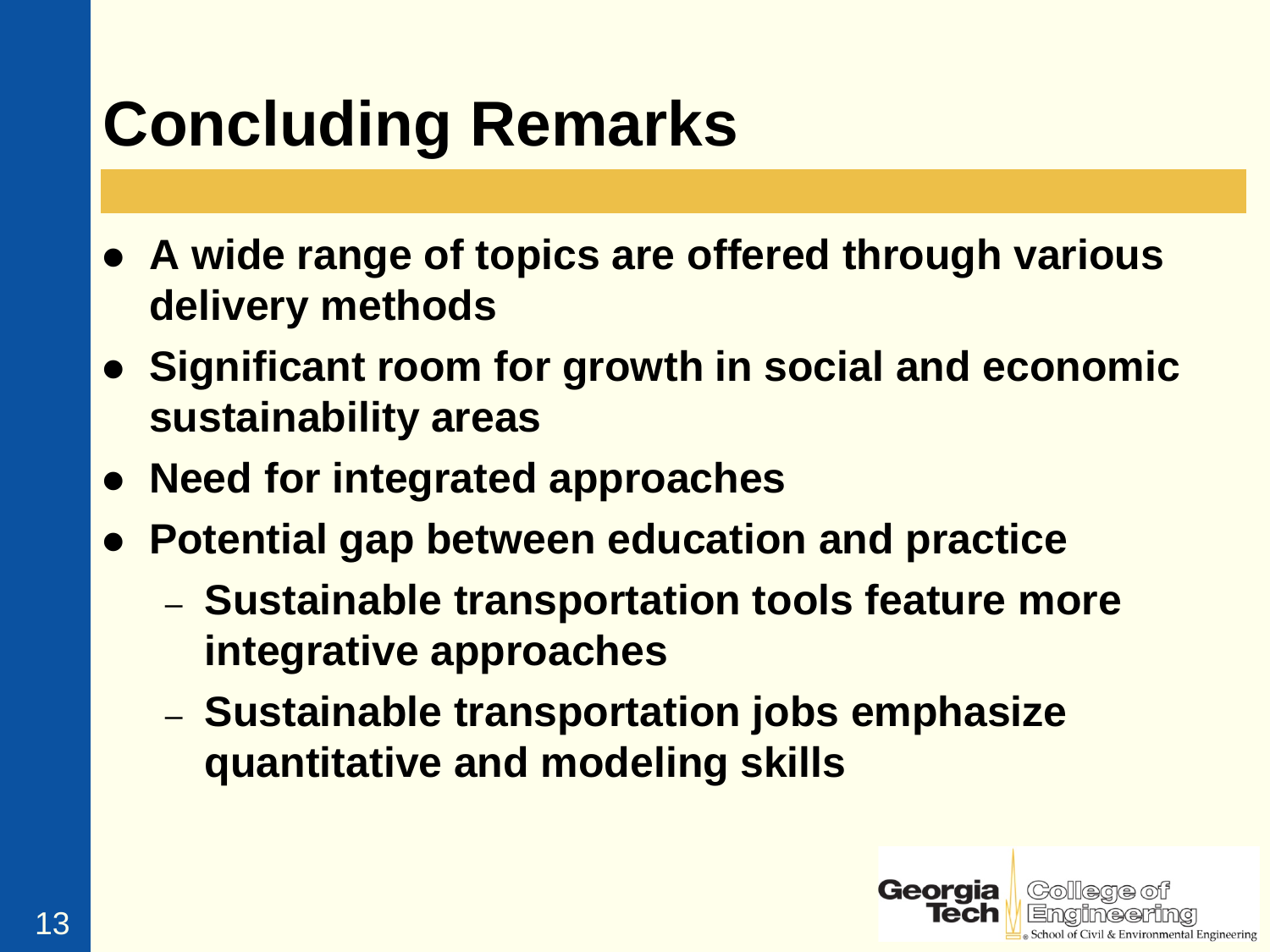#### **Milestones**

- **The** *Sustainable Transportation Curricula* **white paper for NCST is in final review and approval stage**
- **The first of four new courses in sustainable transportation rolled out in Fall 2014**
- **First module will be ready for implementation in Fall 2015**